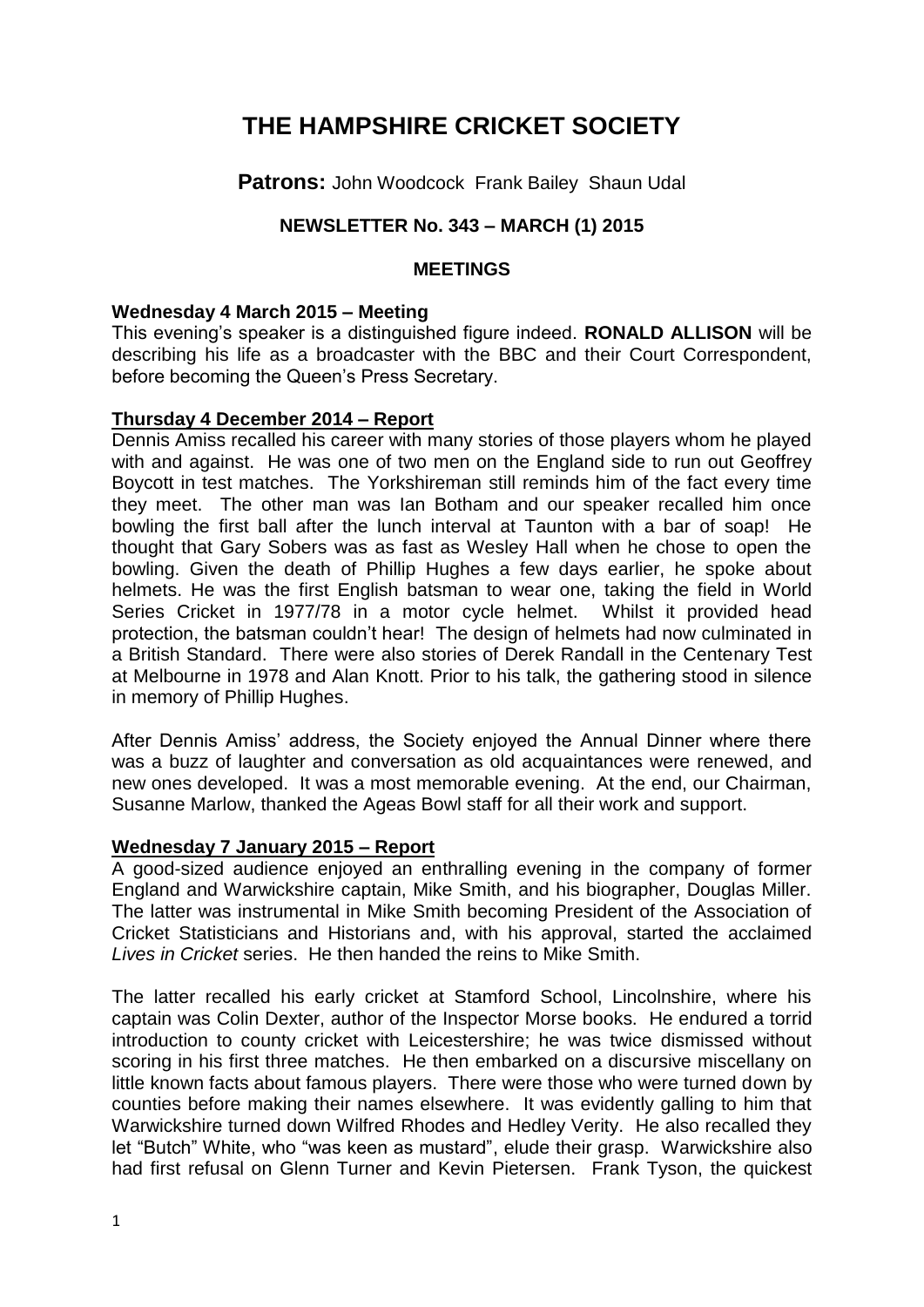bowler he ever faced, was not signed by Lancashire because they felt he wasn't strong enough; the same county let Norman Gifford slip away. Another example was Jack Hobbs, whom Essex turned down.

Then there were the notable players who started life as medium-pacers but then became off-spin bowlers: Roy Tattersall, Bob Appleyard, Fred Titmus, Don Shepherd and Eddie Hemmings.

There were also three men who converted to wicket-keepers. Arthur McIntyre was originally an off-spin bowler; Jim Parks was a batsman who bowled leg-breaks. Geoff Humpage rarely kept wicket before making the Warwickshire side.

He then commented on how luck played a part in his career. National Service was like an Academy as there were many other current or future county cricketers playing in the Services. He remembered that when he made his 200 not out in the Varsity match in 1954, he was dropped off an easy chance when on nought. He also recollected his son, Neil, was originally turned down by Warwickshire. He subsequently accepted an offer to play for MCC Youth Professionals before playing one match, very successfully, for Sussex 2nd XI. Warwickshire then showed further interest. It was astonishing that some of his county's committee thought that Allan Donald should be released. He also recalled Brian Lara joining Warwickshire. Manoj Prabakhar was their original choice as overseas player, but he dropped out very late in the close season. They signed Lara instead. He went on to score seven centuries in his first eight matches including a world record 500 not out. People queued around the ground to become members. In that season, 1994, Warwickshire enjoyed the most successful season ever by a county, winning all competitions except the Nat West Trophy where the loss of the toss was crucial.

He reminisced that he never took a catch off Lance Gibbs and, even now, could not understand why. The West Indian bowled wide of the crease, was a big spinner of the ball, and obtained bounce. All those assets should have resulted in a bonanza for short-leg, where Smith invariably fielded, but it proved not to be the case.

## **Wednesday 4 February 2015 – Meeting**

Anthony Gibson splendidly entertained members by reading extracts of his father's work published in *Of Didcot and the Demon* and a merry jaunt in the idiosyncratic world of Wandering Club cricket.

In his foreword of the above mentioned book, our Patron John Woodcock mentioned that Alan Gibson always wrote about a day at the cricket rather than about the cricket itself. Hence, members were regaled with a story about a stunning catch at deep wicket by a pretty eight year old girl, wearing a flowered frock, whilst Hampshire were playing at May's Bounty against Glamorgan in 1975. She was playing, though, in the adjoining field in the Fairfields junior school inter-house

Rounders competition. There were also stories about Bill Shepheard and John Arlott, as well as sundowners and retired admirals commenting on cricket at Portsmouth, one of whose number recalled a flogging from a whisky fuelled headmaster.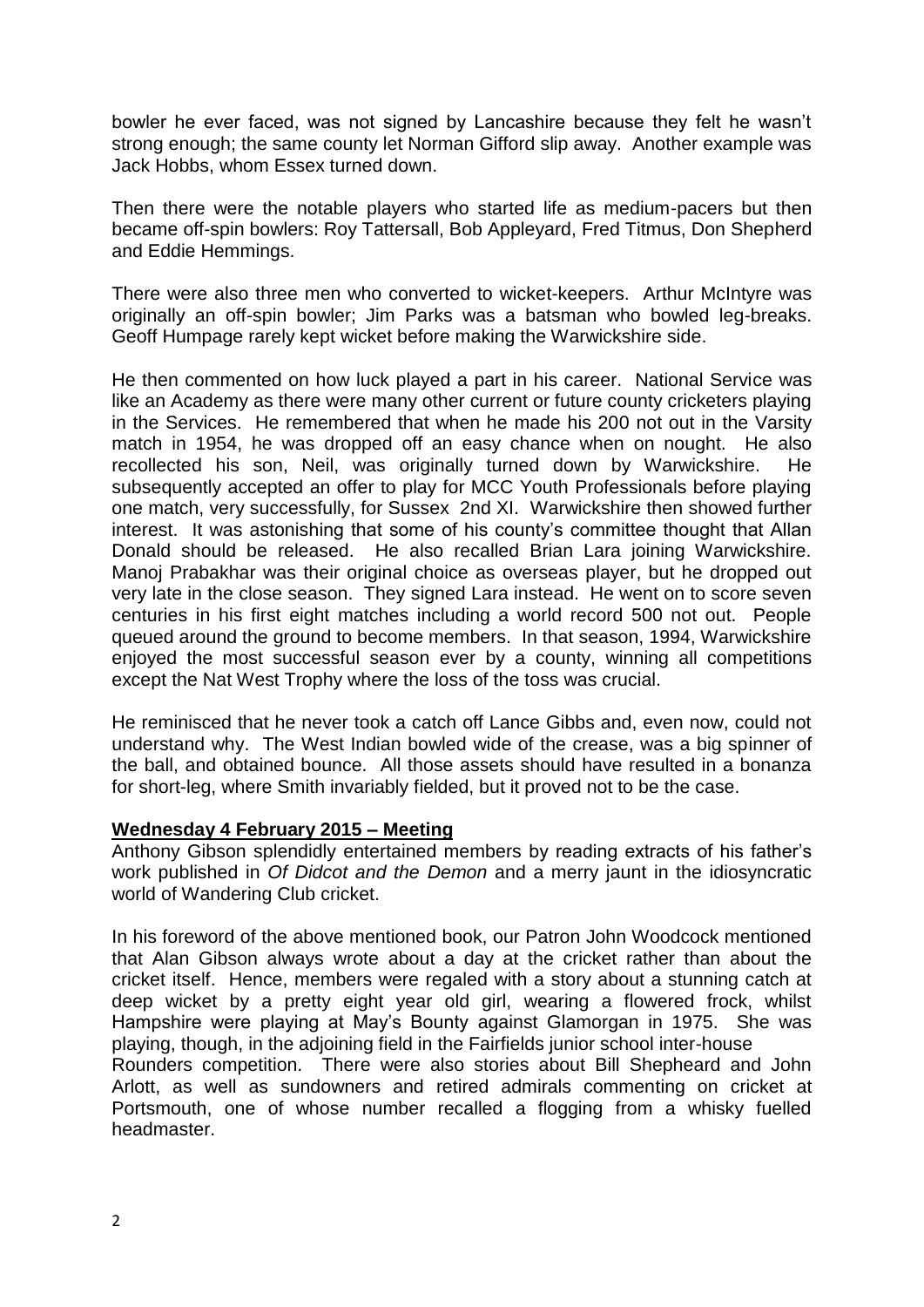Stories from the Wandering Clubs drawn from his book *Gentlemen, Gypsies and Jesters were* no less amusing. The Gentlemen were the long-standing historic clubs such as I Zingari (the first of them all, founded in 1845) and Band of Brothers. The Gypsies were such as Hampshire Hogs (who used to be a wandering club but have had their own ground at Warnford since 1966). The Jesters included three clubs featured in recent best selling books: Captain Scott Invitation XI, Michael Simkins' Harry Baldwin Occasionals and Marcus Berkmann's Rainmen.

Wandering cricket was originally a rather exclusive, snobbish affair for the upper classes, many of whom attended the well established public schools and Oxbridge. Nowadays it is more a middle-class activity. Nevertheless, Wandering Clubs are an important traditional thread of the fabric of English cricket, particularly in southern England. It is a brand of cricket outside of the leagues where cricket is played with a smile on the face and the result is not that important. Clubs have come and gone; those who have survived have moved with the times. Originally all matches were "declaration" cricket but limited overs matches are now more commonplace. Some games are still played over two days. They always play at attractive grounds and some clubs at the more favoured venues, especially in Devon (eg Valley of the Rocks, Sidmouth and Instow) have the unenviable task of trying to field teams for many days in the school summer holidays.

One match featuring the Stoics changed the laws of cricket. There was no provision for declarations but when Hampstead ran up 815 on one afternoon in 1886, with future England captain, Andrew Stoddart, scoring 485 after being awake the entire previous night playing poker, it was evident that the law needed to be changed. It was duly amended three years later. Other tasty morsels of information were that the records of the Band of Brothers weigh several hundredweight (comprising scorebooks, reports, menus and similar ephemera), that the Icognitis are renowned for outrageous nicknames (past ones have included Crusher, Tossport and Jabberwocky) and that a match played by the Invalids formed the framework for that splendid evocation of Arcadian cricket: the game described by AG Macdonell in "England, Their England".

All proceeds from *Gentlemen, Gypsies and Jesters* have gone to the Chance to Shine Initiative, which has raised £45,000. The programme has raised the number of state schools playing cricket from below 10% to 30%. Anthony Gibson arrived at the meeting with the last seven copies of the book, all of which were sold after his address.

## **HARRY ALTHAM**

This month marks the  $50<sup>th</sup>$  anniversary of the death of one of cricket's great polymaths, Harry Altham. He died from a heart attack, aged 76, on 11 March 1965, shortly after addressing the Sheffield Cricket Lovers' Society. He spent his working life as a master and cricket coach at Winchester College. Though he played for Surrey in 1912, he became an integral part of the Hampshire cricket landscape as a player and then guiding hand behind the scenes thereafter. Moreover, he was a coach, a distinguished historian and an author, test selector and cricket legislator. For good measure, he was an authority on his beloved Winchester Cathedral, within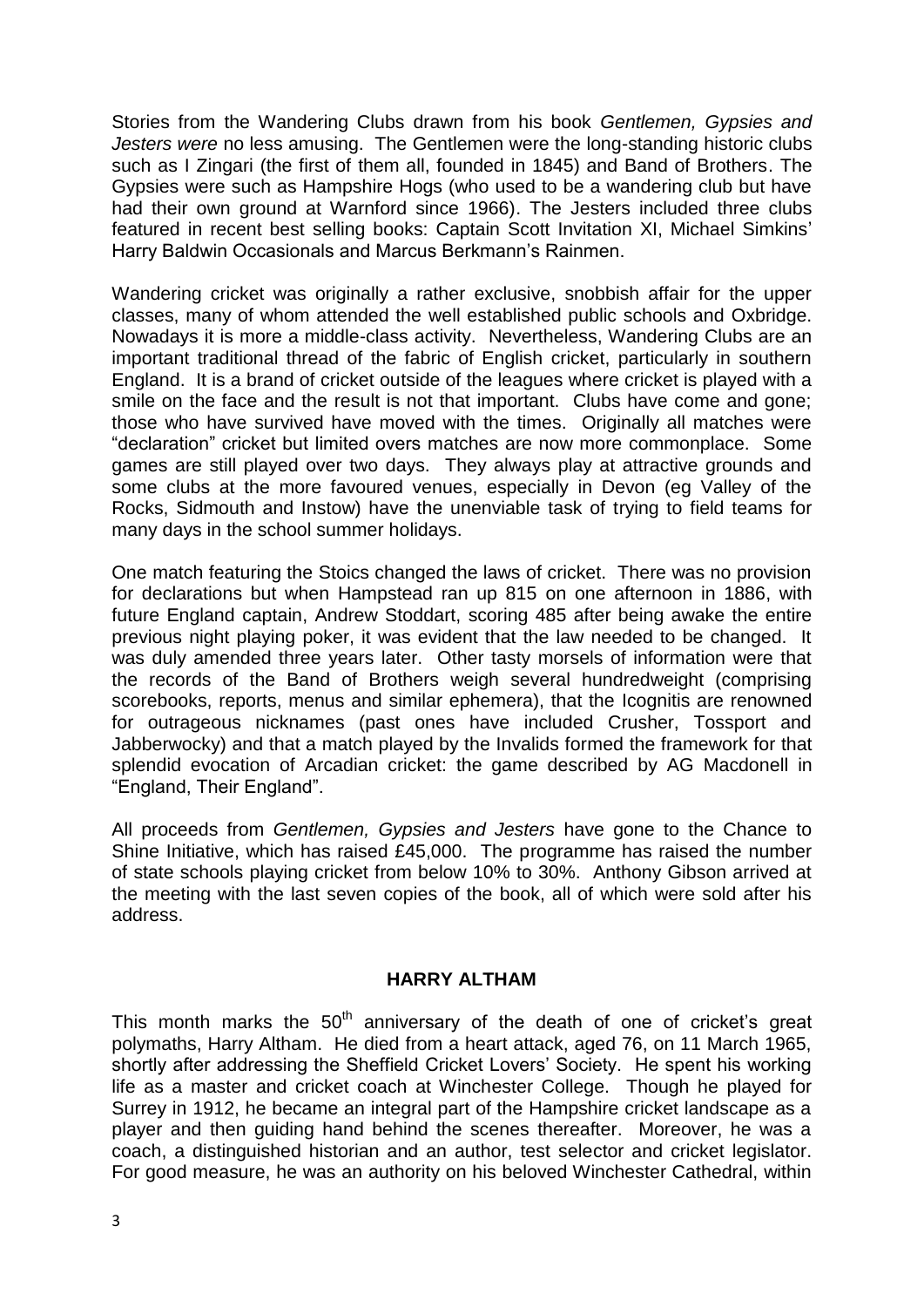whose shadow he lived much of his life. There is a plaque to his memory on the floor at the entrance to Bishop Langton's Chantry Chapel at the rear of the building.

Harry Altham was known for his wonderful oratory powers. The Editor has spoken to many people who attended Hampshire's AGM just to listen to his Presidential address. Though the scope was historical, such was his love and knowledge of the Hambledon era and its players, his talk rarely progressed to later years in the allotted time. But people would come to listen time and again.

**HARRY SURTEES ALTHAM** was born in Camberley on 30 November 1888, the son of a distinguished soldier. He went to Repton School in 1902 and played in the XI for four years and was captain in 1907 and 1908. It has been said that the team in his last year was the best school side ever; it comprised four future county cricketers and two others who declined invitation to play county cricket. He gained his Blue at Oxford in 1911 and 1912. A contemporary alleged he was a "made" player rather than a natural one, his technique being honed on assiduous study of CB Fry's treatise on batsmanship. In a conversation with John Arlott, Altham, who was righthanded, commented that he was essentially a forcing player but his defence was suspect. His glory was the off-drive and he modestly thought he never learnt to play on the onside until after he left the first-class arena. He was renowned for his innate enthusiasm, and was a brilliant fielder at cover point.

In 1913 he began his teaching career at Winchester College. He served with bravery and distinction in the First World War. He was in France for four years and finished as a Major having been Mentioned in Despatches three times and awarded the DSO and MC.

On his return, he resumed his Winchester College duties and made up for lost time regarding his cricket career. Between 1919 and 1923, he played 24 times for Hampshire during the school holidays. It was never a case of him being selected by virtue of being an amateur. He was an automatic choice when he was available. He was aged 30 by the end of the war and, like many others whose career was lost to the conflict, he was past his prime. His figures of 713 runs (@ 22.28), were unexceptional, but they included a quite outstanding century in Frank Woolley's benefit match at Canterbury in 1921. The game started in bizarre circumstances. At the start of the first day's play, on Saturday, several of the Hampshire side had still to arrive. Lionel Tennyson had won the toss and, as his side was still depleted, he had no alternative but to bat. One of the late arrivals was Philip Mead who eventually came in at seven in the order. Undoubtedly, in normal circumstances, Tennyson would have chosen to bowl as there had been several hours of rain on the Friday and the pitch was still drying out. Predictably, Hampshire were hustled out for only 68 in 90 minutes by the two spin bowlers, Woolley (six for 28) and "Tich" Freeman (four for 18). Five Hampshire batsmen were dismissed without scoring, including Altham and Mead. Kent then eased their way to 316 for nine by close of play. They declared immediately on Monday morning. Virtually, all the Hampshire batsmen made a start but only Alec Kennedy (86), who opened the batting, and Altham stayed long. He recorded a faultless 141 in three and a half hours; he hit twenty fours. Many onlookers later recounted that it was one of the best innings ever played at Canterbury at that time, and especially remembered his off driving, and his chipping the ball over the infield for two or three runs. Hampshire were dismissed for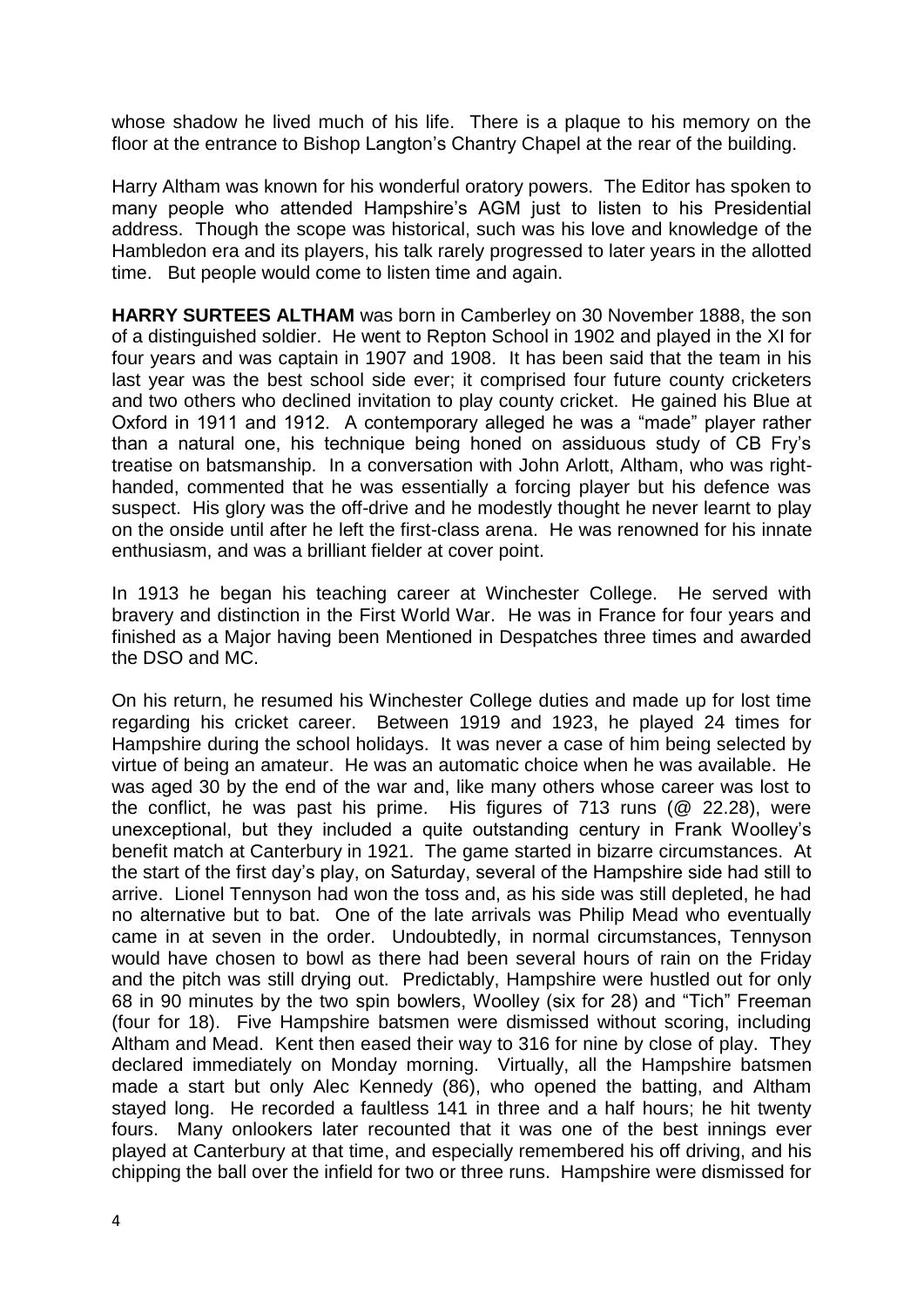351, but Kent strolled to an eight wicket win. In the previous match, he had scored 58 against Gloucestershire, adding 80 in 45 minutes with Alec Hosie. Though he nearly always batted usefully, he never touched those heights again. His only other half century was a meritorious 71 against a strong Lancashire bowling on a difficult pitch at Old Trafford in 1923, when he and George Brown (104) added 139 for the second wicket in Hampshire's first innings.

In 1921, he had started writing a series of articles on the history of the game in *The Cricketer.* These later morphed into his magnum opus *A History of the Game,* published in 1926. For the quality of the writing, and scope, it still bears reading nearly 90 years later. He subsequently wrote a second volume in collaboration with EW Swanton. He continued to write for *The Cricketer, Wisden* and other publications for the rest of his life.

At Winchester College he took over as cricket coach from the legendary Rockley Wilson between 1928 until 1933. His most influential years in the game still lay ahead, particularly after he retired from the College staff in 1949, at the age of 60.

He had come onto the MCC Committee in 1941 and continued to sit until his death. On his scholastic retirement he became Chairman of the MCC Youth Cricket Association, their remit being to inquire on the welfare of English cricket. He was subsequently at the head of initiatives to engender and encourage interest in the development of schools and youth cricket. He became the first, and only, Chairman of the MCC Youth Cricket Association.

In 1950 he was appointed Honorary Treasurer of MCC, a position he held for the rest of his life. He was President of MCC in 1960.

His influence on Hampshire cricket was profound. With Desmond Eagar and Arthur Holt, he plotted Hampshire's change of fortunes from a lower table side in the immediate post-War years to the heady era from 1955 to the great summer of 1961, when they won their first county championship. For all of this twenty year period he was first on the Committee and then President. However, as with all his presidential appointments, he was never just a figurehead. He always took an active part in proceedings.

Alan Rayment remembers that he was always prominent at Southampton's County Ground. He would stand behind the nets at practice and offer advice. On one occasion, Alan remembers that he encouraged the batsmen to develop the technique of hitting the ball over the inner circle of fielders. Such a method was anathema to most of the professionals who had spent their lives hitting the ball along the ground. Was he remembering that great innings at Canterbury some thirty years earlier? He would also come into the dressing room, usually with Desmond Eagar.

Alan remembers Harry Altham as a "wise enthusiast". He was always very approachable, kind-hearted and possessor of the best of Christian values. Alan recalls that that he was a very "human man".

His involvement extended beyond the county's affairs. Sixth form colleges in Hampshire still play for the Altham Trophy.